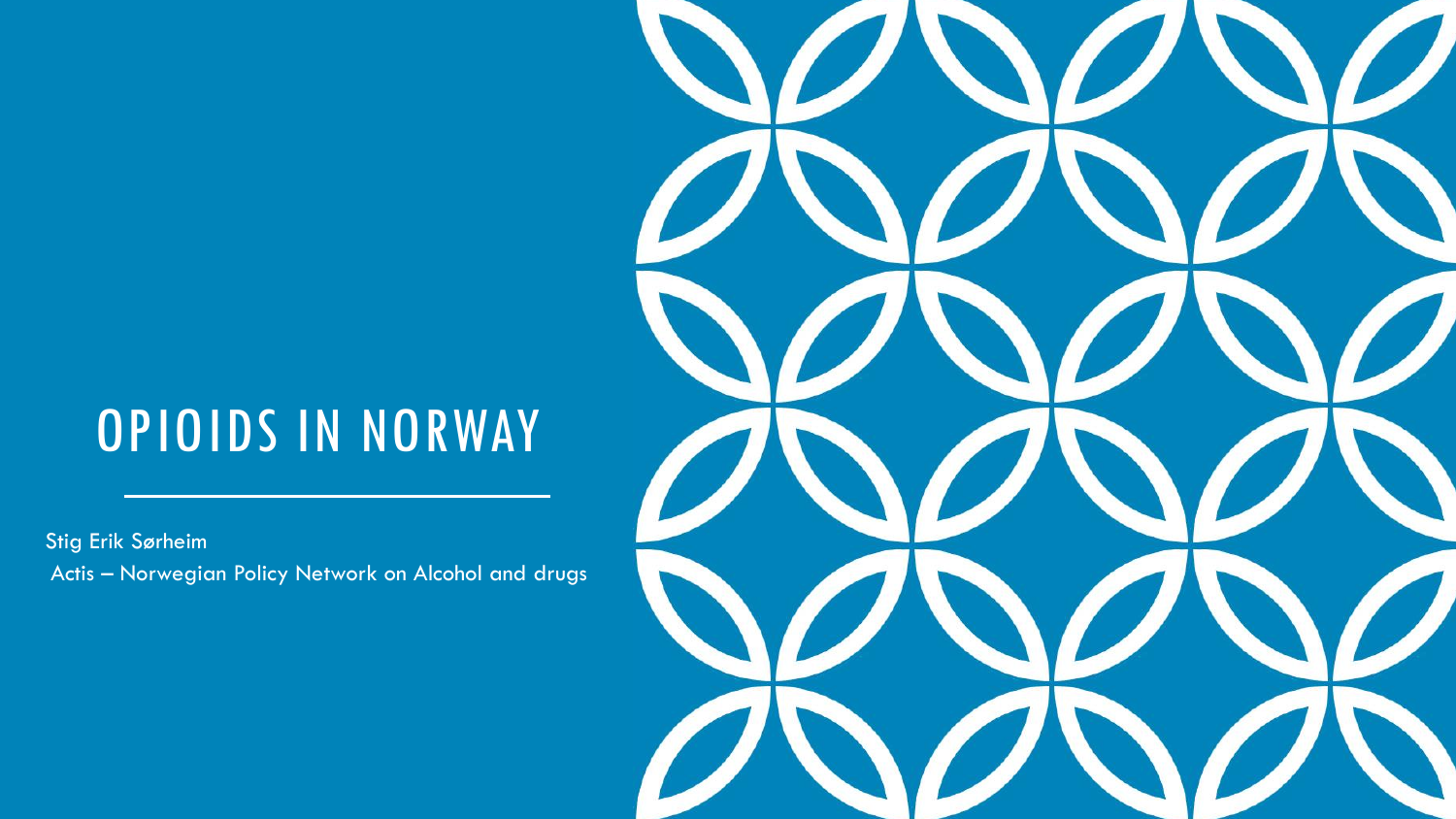# OPIOIDS AND DRUG-RELATED DEATHS

Around 260 drug related deaths in Norway per year

81 % of drug related deaths in Norway related to opioids (fhi.no)

#### Approx 5800 drug related deaths in Europe in 2019

- 76 % of drug related deaths in Europe related to opioids (emcdda.eu)
- Significant differences between countries: some countries  $<$  50 %, some  $>$ 80%
- Missing or low quality data in many countries

#### Many other drug related harms associated with opioids

- Social and health problems
- **Injection associated with infectious diseases**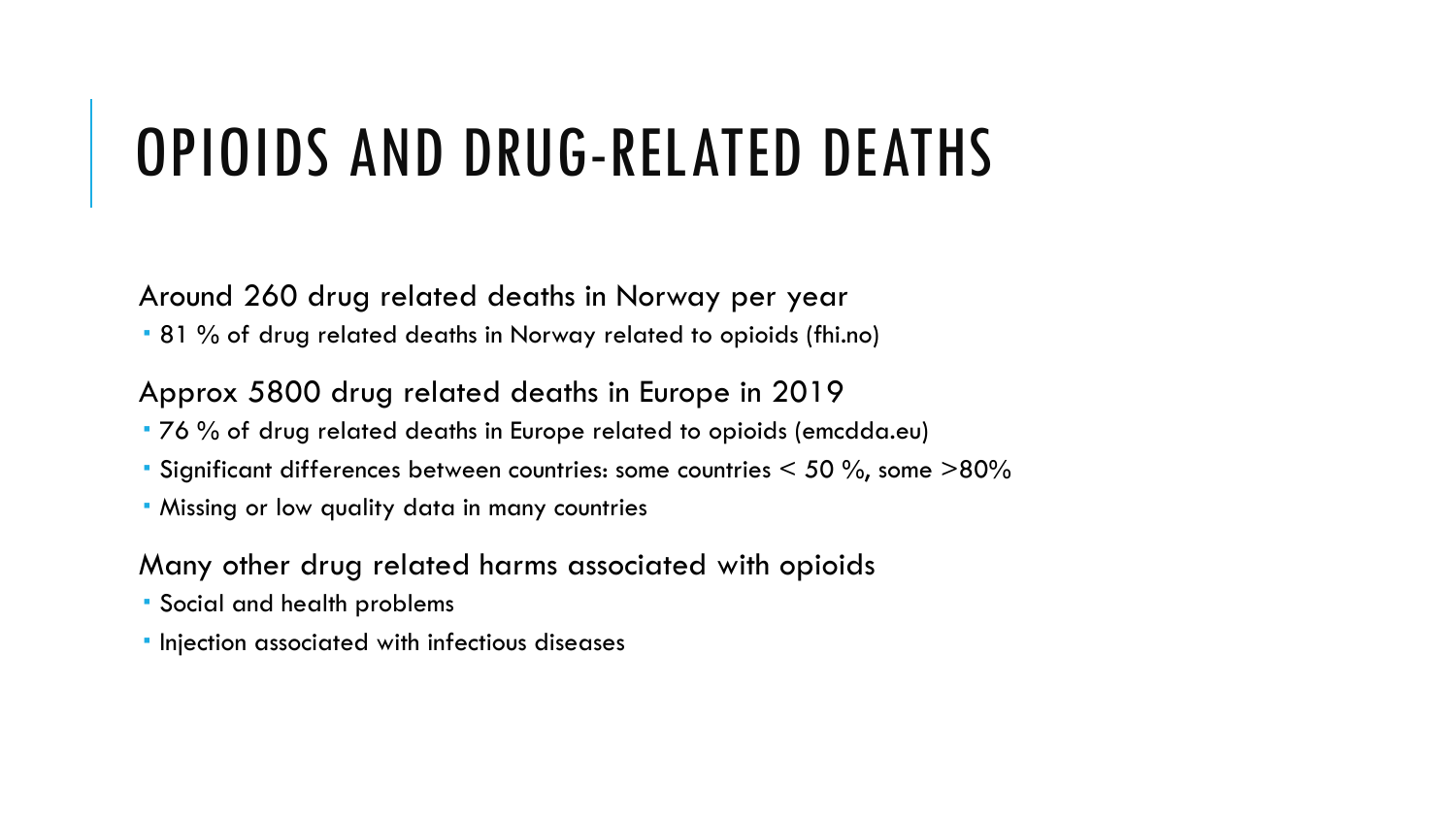### A WARNING FROM THE US



\*Includes deaths with underlying causes of unintentional drug poisoning (X40-X44), suicide drug poisoning (X60-X64), homicide drug poisoning (K85), or drug poisoning of undetermined intent (Y10-Y14), as coded in the International Classification of Diseases, 10th Revision. Source: Centers for Disease Control and Prevention, National Center for Health Statistics. Multiple Cause of Death 1999-2019 on CDC WONDER Online Database, released 12/2020

Source: drugabuse.gov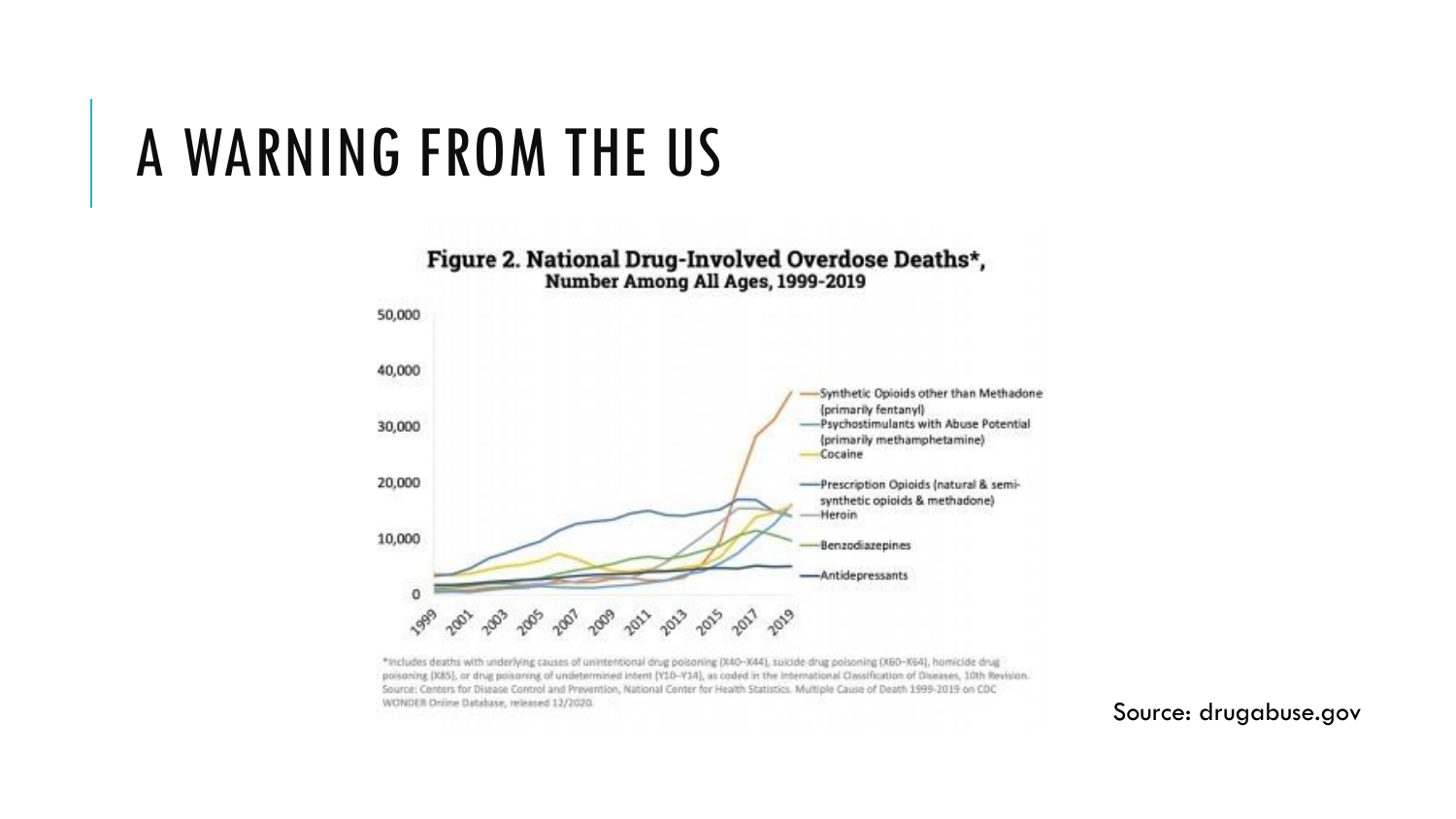# PRESCRIPTION OF OPIOIDS IN THE US



Source: IQVA Xponent, Mar 2020; IQVIA National Prescription Audit; IQVIA Institute, Nov 2020

Exhibit Notes: Historical NPA archive data for periods 1992-2005 combined with Xponent analysis for periods 2006-2020. 2020\* includes data through September, and an estimation of Q4 2020 data based on previous year trend. Analysis is based on opioid medicines for pain management and excludes those medicines used for medication-assisted opioid use dependency treatment (MAT) or overdose recovery. Opioid medicines are categorized and adjusted based on their relative intensity to morphine, called a morphine milligram equivalent (MME), see Methodology. 1CDC Prescription Opioid Data. Accessed Oct 2020. Available from: https://www.cdc.gov/drugoverdose/data/prescribing.html

Report: Prescription Opioid Trends in the United States, IOVIA Institute for Human Data Science, December 2020,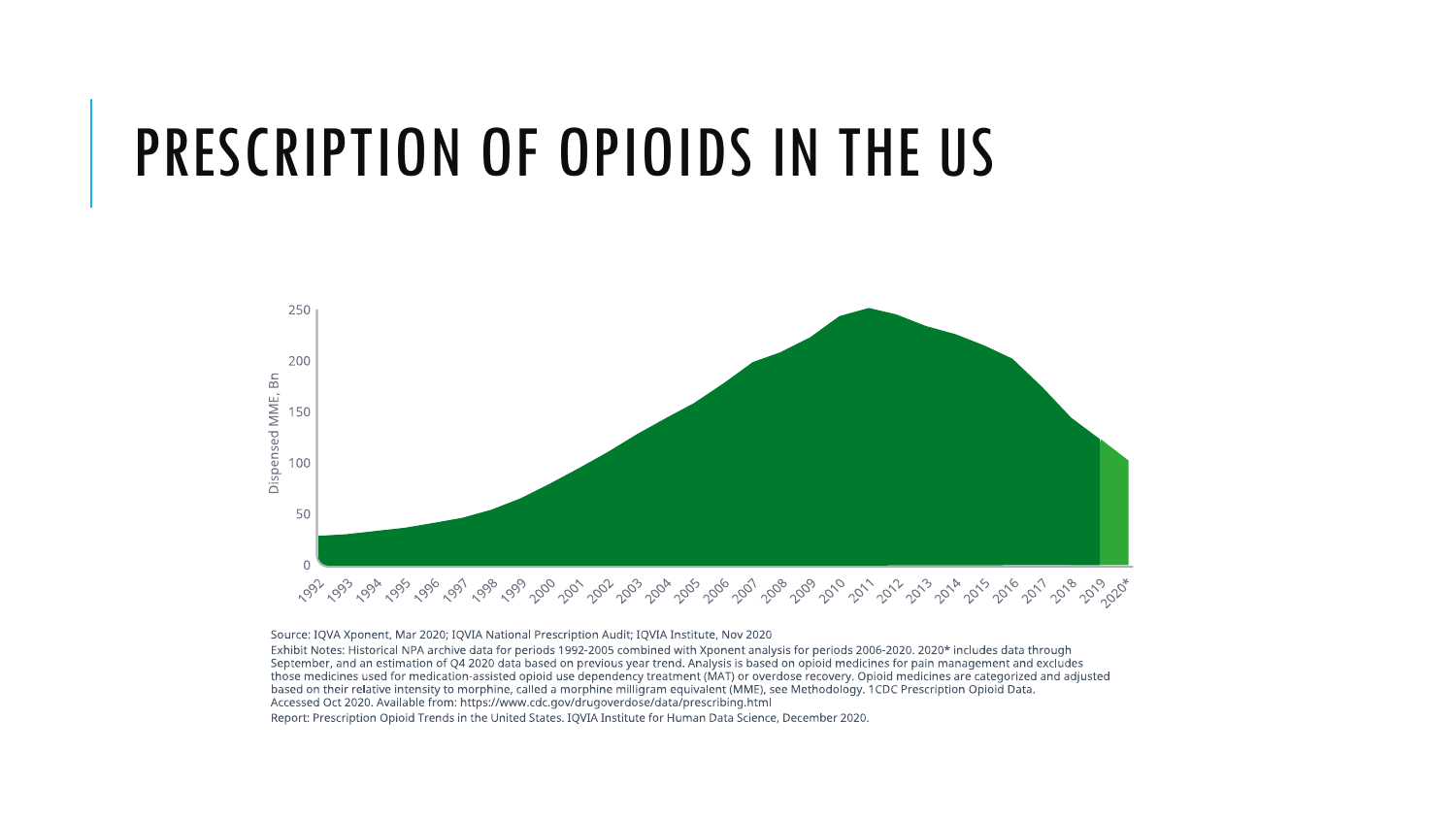# THREE OPIOID EPIDEMICS



Figure 1: Opioid prescriptions and overdose deaths between 2000 and 2017

Heroin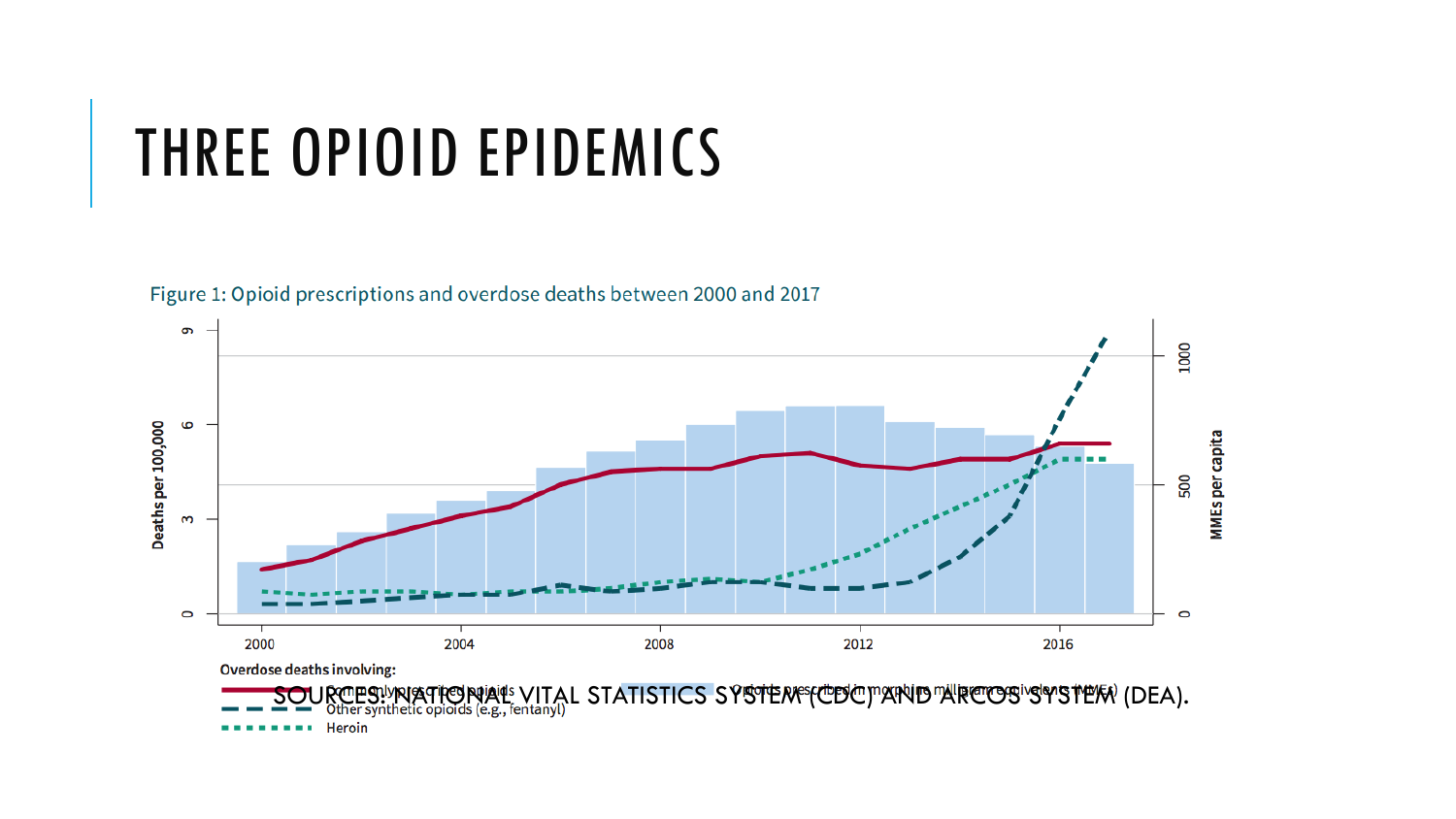# OPIOID PRESCRIPTIONS IN THE G-7 COUNTRIES

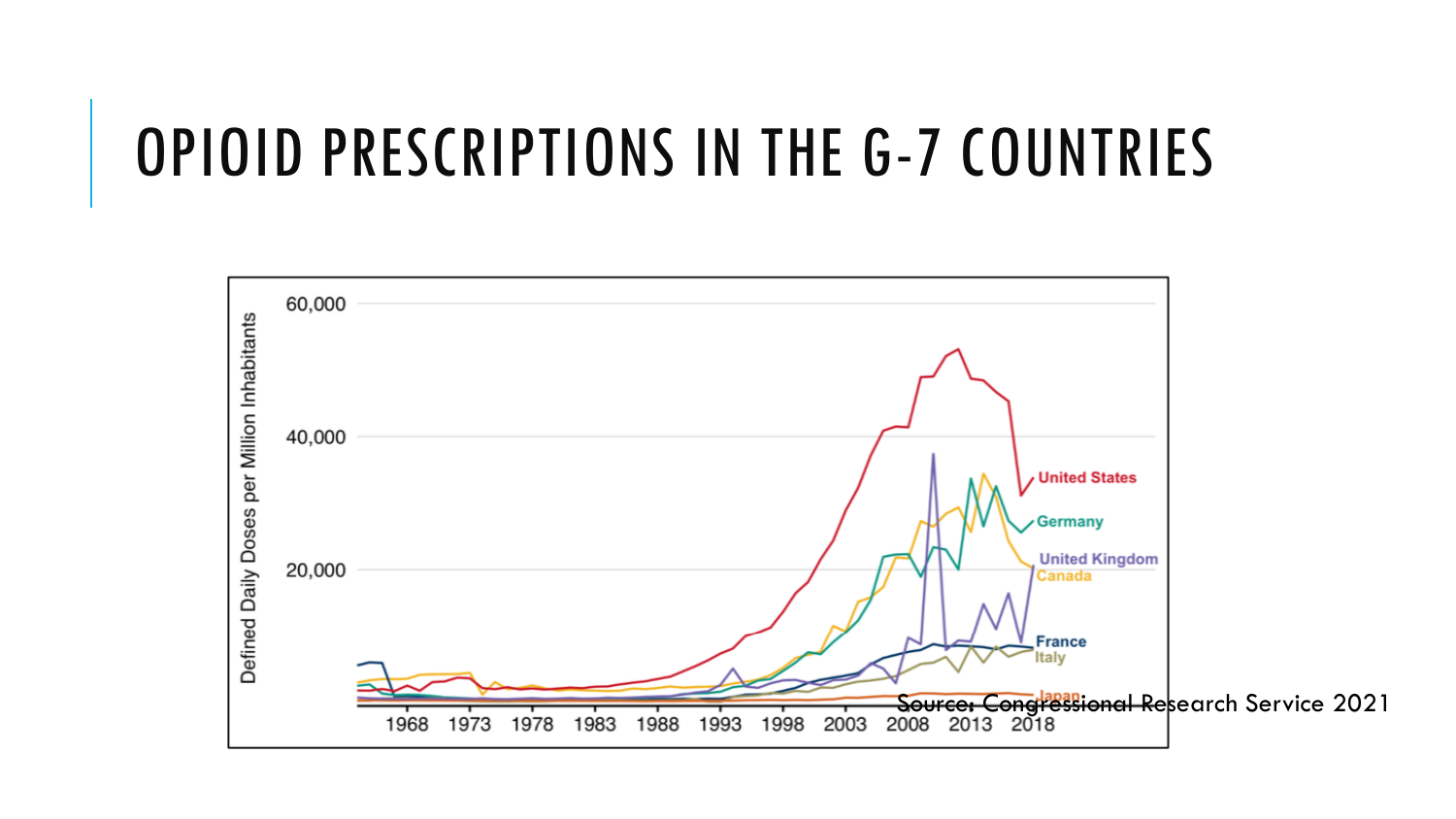## TREND IN DRUG RELATED DEATHS IN NORWAY

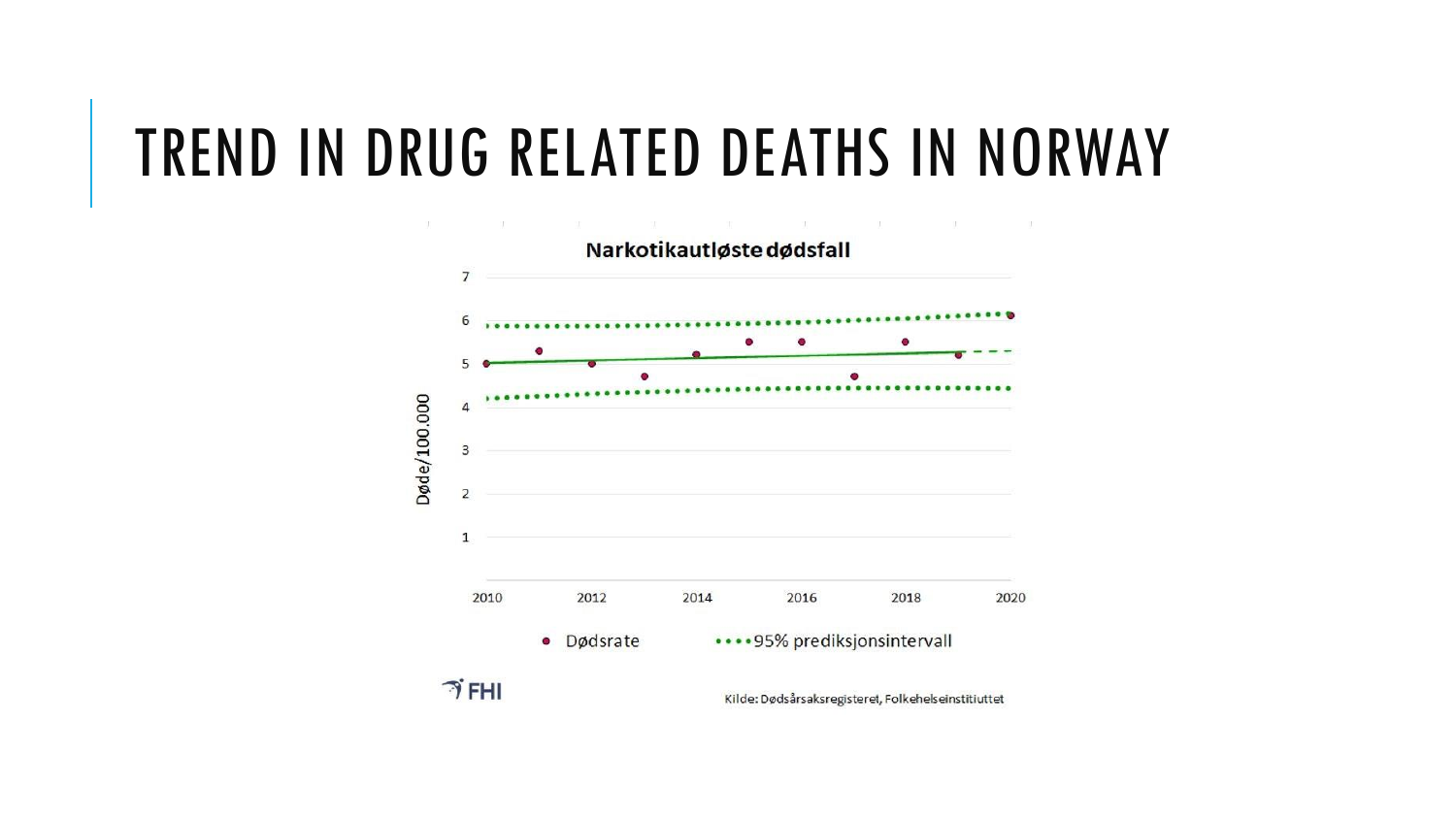# SHARE OF POPULATION WHO WERE PRESCRIBED OPIODS FROM 2009 - 2018

 $18-44$  år  $45-69$  år  $\geq 70$  år --- 18+

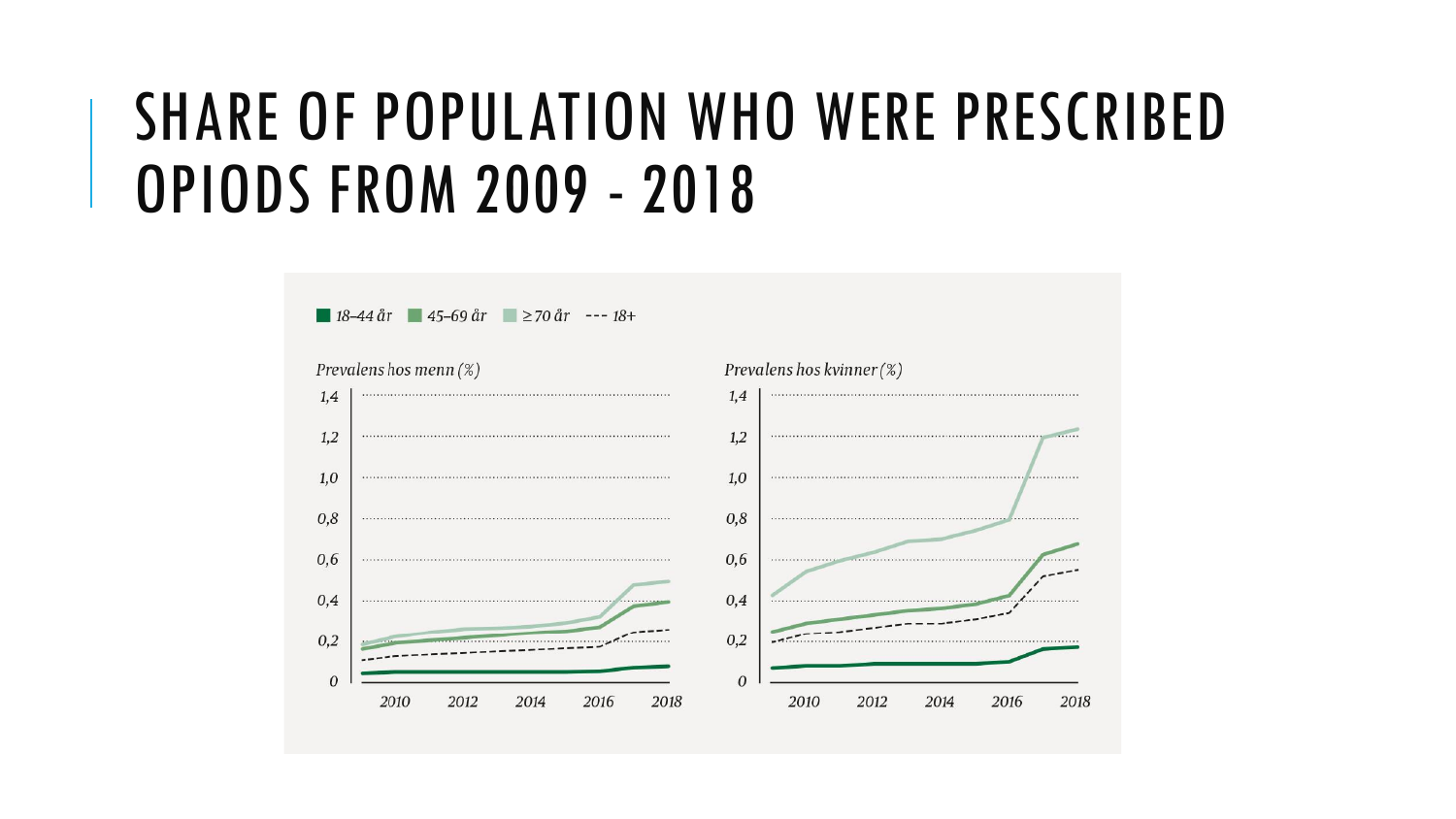# SHARE OF PEOPLE WHO GOT OPIOID PRESCRIPTIONS WHO CONTINUED USE

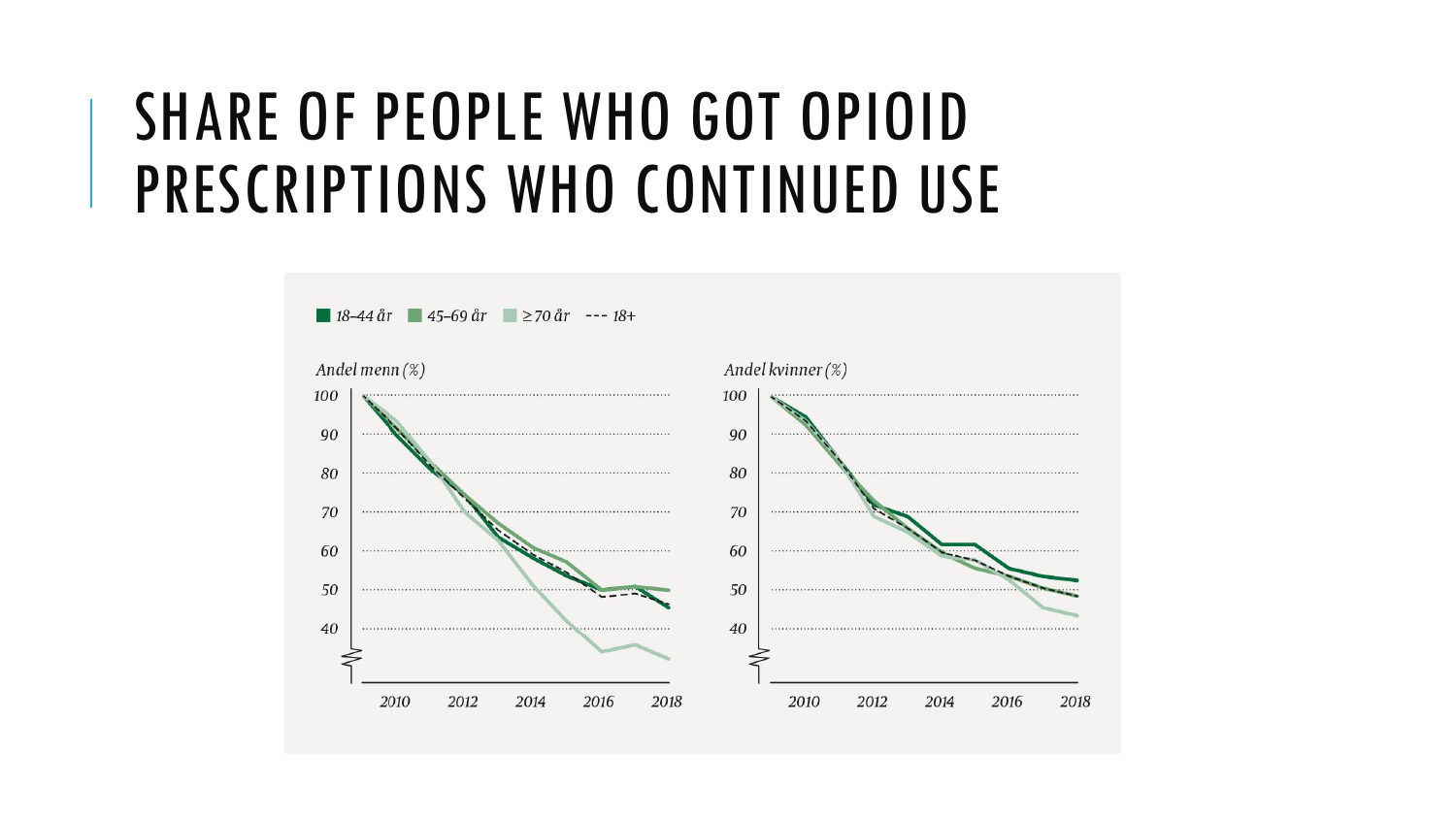# INCREASED USE OF STRONG OPIOIDS

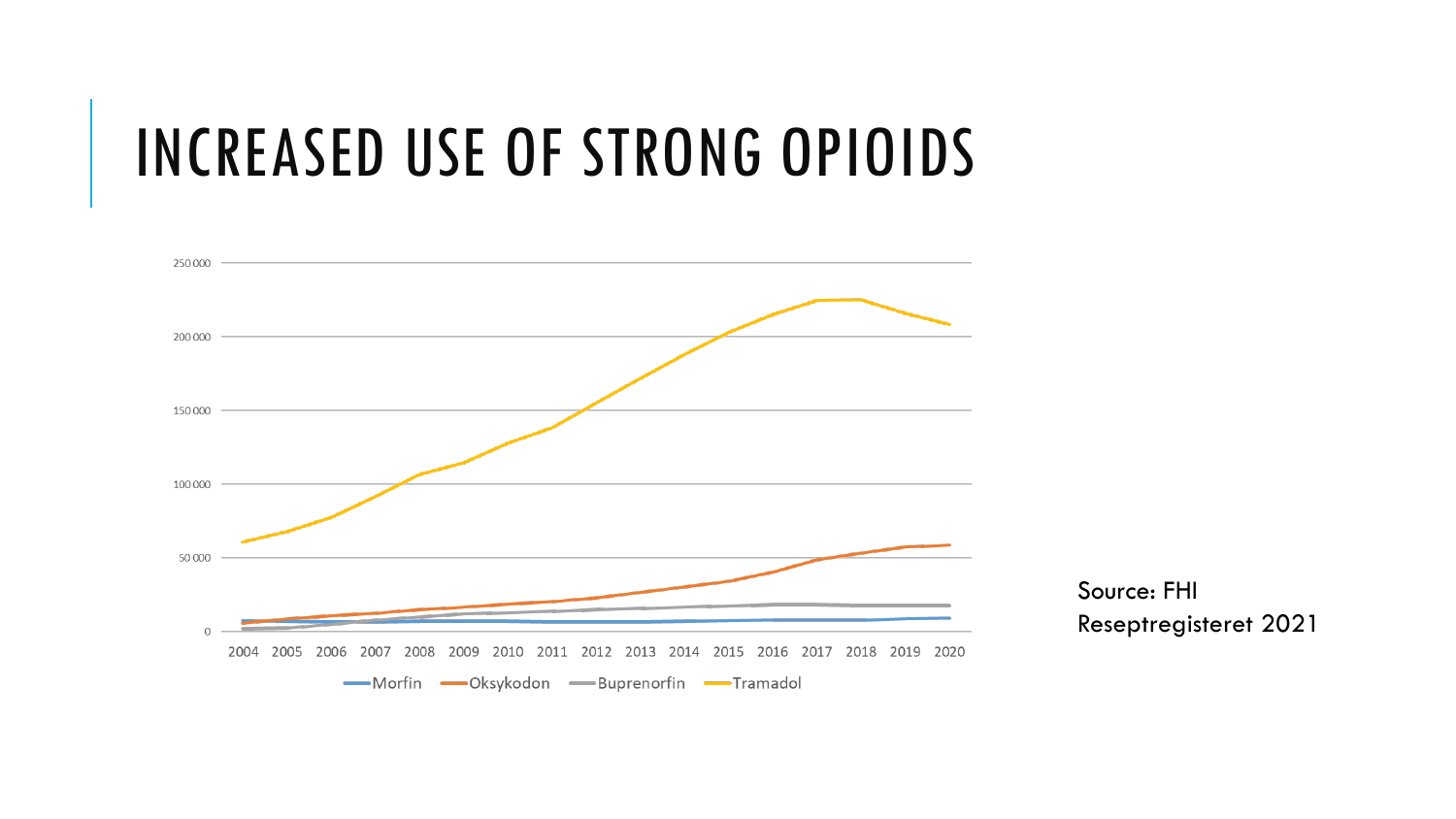# DRUG RELATED DEATHS IN NORWAY